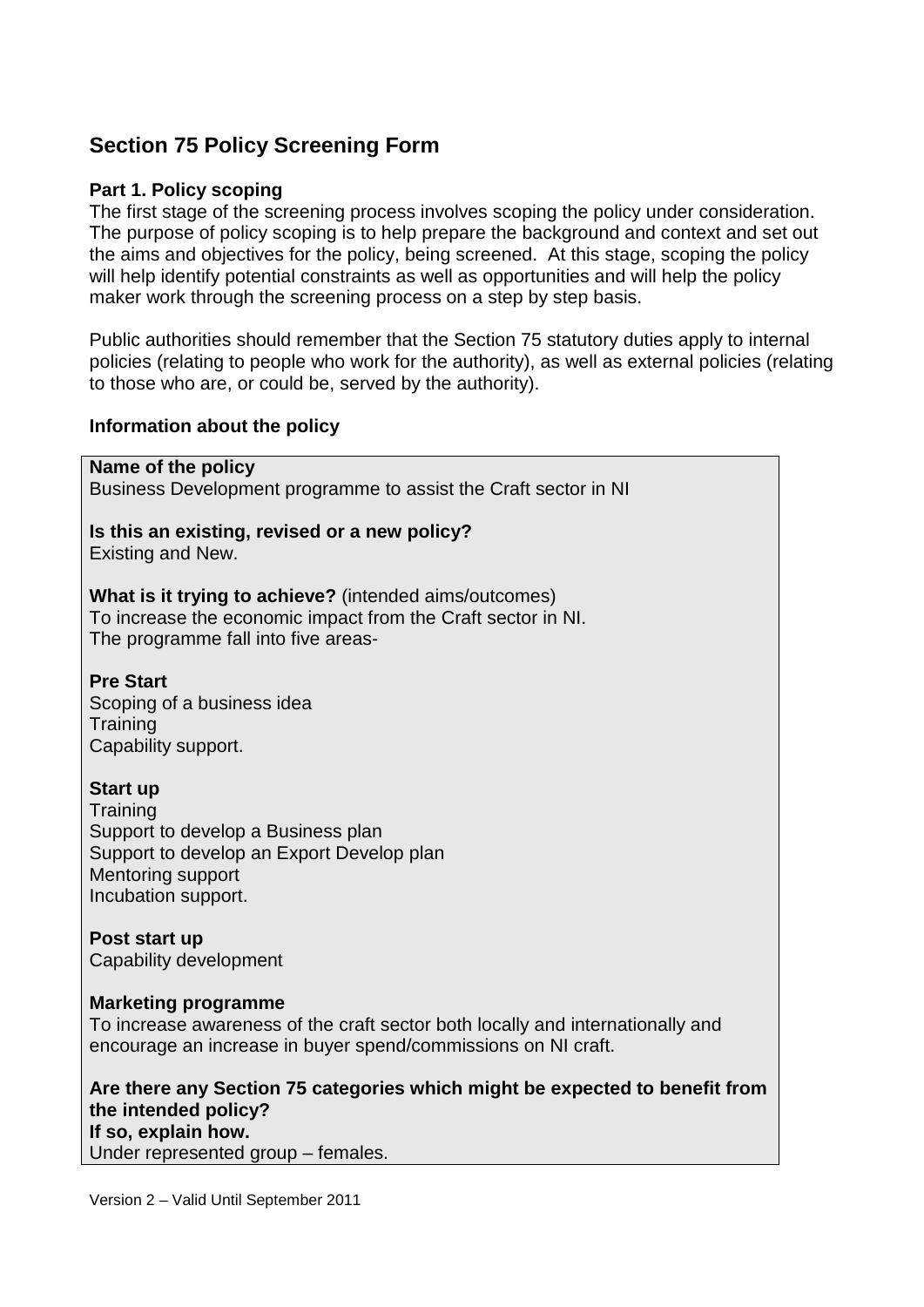A statistical analysis of the craft sector A Future in the Making has evidenced that 68% of the makers/designers in Northern Ireland are female. This analysis was completed in 2006/07 to establish a baseline and the make up of the craft sector in Northern Ireland. This research was undertaken by Survey completed by Prof Andrew McAuley & Dr Ian Fillis, Department of Marketing, University of Sterling.

Although this initiative will not directly target women, (the programme is open to all the full craft sector in NI-male or female) it is likely, given the socio economic profile of the sector that the programme will predominately support entrepreneurship activity amongst women

# **Who initiated or wrote the policy?**

Craft Northern Ireland (CNI)**.**

CNI were established following a recommendation from the intergovernmental strategy, Unlocking creativity, published in 2004 jointly by DCAL, DE, DEL and Invest NI.

**Who owns and who implements the policy?** CNI.

Being delivered via a Single Tender procurement for Invest NI.

### **Implementation factors**

Are there any factors which could contribute to/detract from the intended aim/outcome of the policy/decision?

### No

### **If yes, are they**

financial

legislative

other, please specify

# **Main stakeholders affected**

service users

Who are the internal and external stakeholders (actual or potential) that the policy will impact upon?



staff



other public sector organisations

voluntary/community/trade unions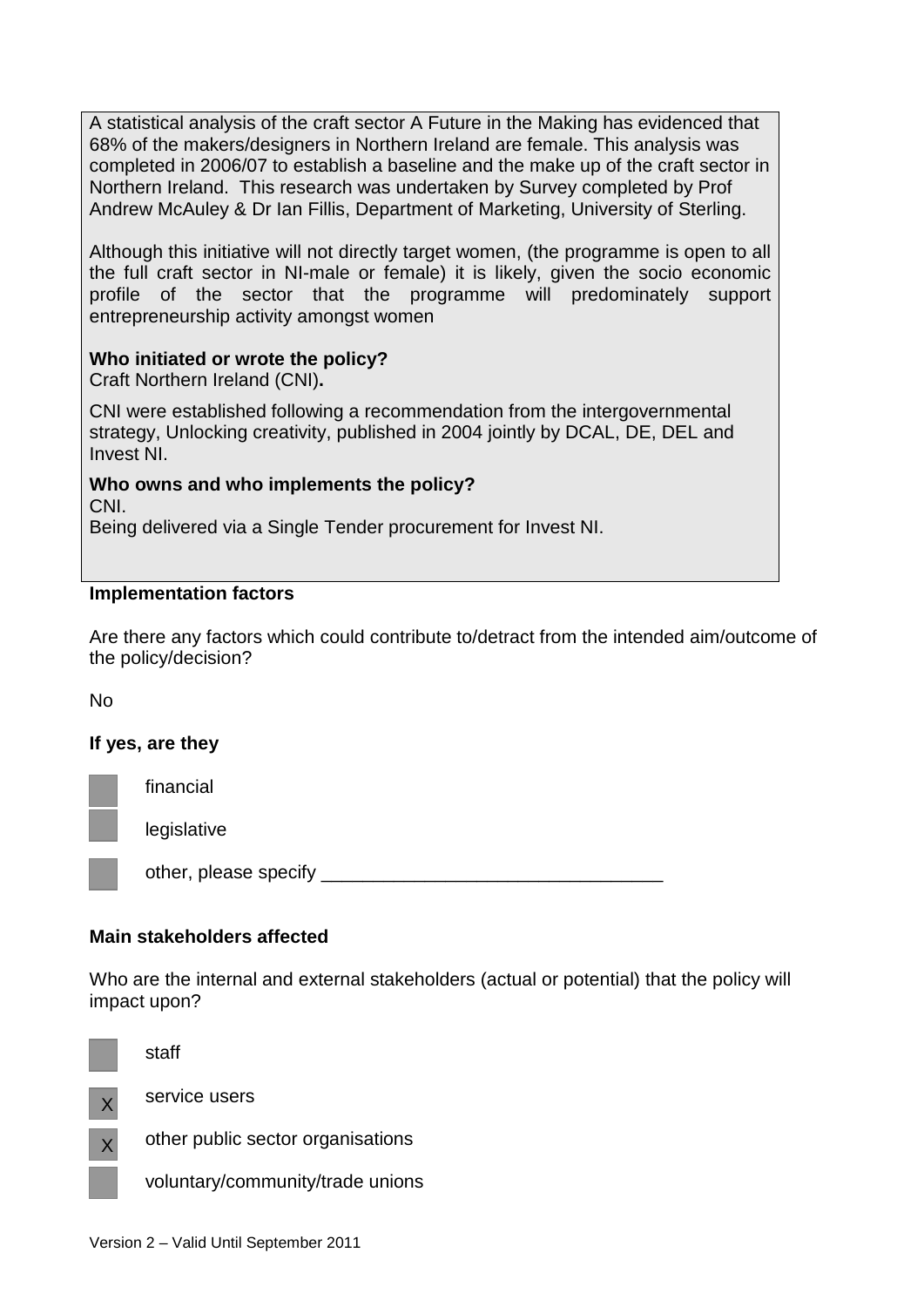other, please specify \_\_\_\_\_\_\_\_\_\_\_\_\_\_\_\_\_\_\_\_\_\_\_\_\_\_\_\_\_\_\_\_

### **Other policies with a bearing on this policy**

#### • **what are they?**

There are 2 key policy areas, within Invest NI, which relate directly to this policy. The drive for entrepreneurship.

Promotion of female entrepreneurship

New start craft enterprise activity to support the development of the growth agenda identified in the Programme for Government. In addition developing confidence, networks and capability within both new and established craft businesses, all vital to the promotion of an entrepreneurial culture with programme impact increasing the economic contribution from the sector.

• **who owns them?** Invest NI

#### **Available evidence**

**Evidence to help inform the screening process may take many forms. Public authorities should ensure that their screening decision is informed by relevant data.** 

#### **What evidence/information (both qualitative and quantitative) have you gathered to inform this policy? Specify details for each of the Section 75 categories.**

The range of programmes delivered by CNI requires feedback forms and exit questionnaires to be completed by the programme participants at relevant delivery points in the programme. CNI reviews these documents and ensures that no adverse section 75 impact occurs.

The Client Executive from Invest NI carries out a spot check on these reviews.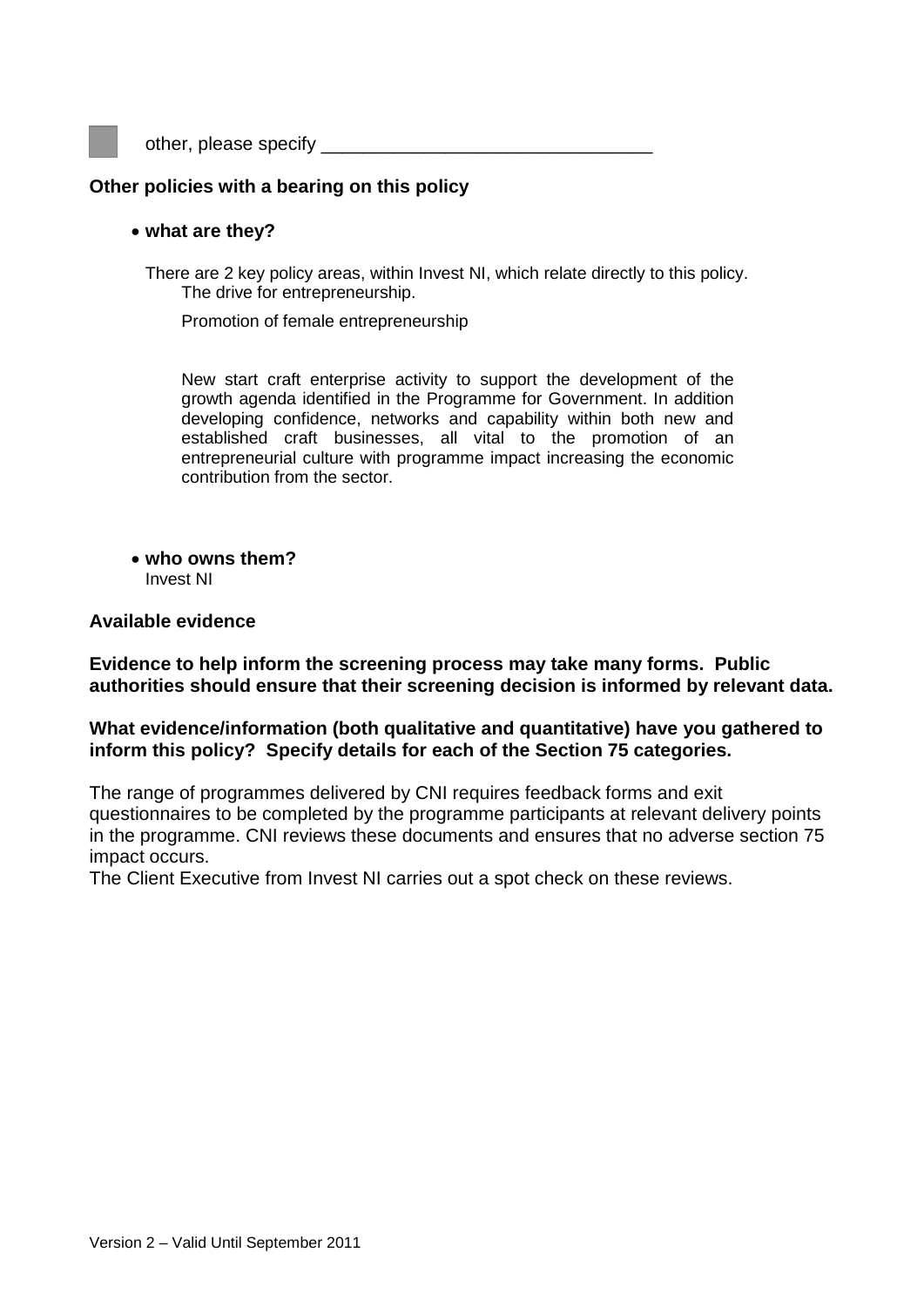As outlined previously, this programme may positively impact on underrepresented groups as outlined in the baseline socio economic make up of the craft sector in NI.

| <b>Section 75</b><br>category | <b>Details of evidence/information</b>                                                                                                                                                                                                                                                                                                                                                      |
|-------------------------------|---------------------------------------------------------------------------------------------------------------------------------------------------------------------------------------------------------------------------------------------------------------------------------------------------------------------------------------------------------------------------------------------|
| Religious belief              | This policy has been informed by accumulated evidence from the<br>existing customer base, including the previous Equality Impact<br>Assessment on the Accelerating Entrepreneurship Strategy,<br>Business Development Services, the Corporate Plan and the draft<br>Communications and Access Equality Impact Assessment.<br>It has also been informed by the A Future in the Making paper. |
| Political opinion             | As above                                                                                                                                                                                                                                                                                                                                                                                    |
| Racial group                  | As above                                                                                                                                                                                                                                                                                                                                                                                    |
| Age                           | As above                                                                                                                                                                                                                                                                                                                                                                                    |
| <b>Marital status</b>         | As above                                                                                                                                                                                                                                                                                                                                                                                    |
| Sexual<br>orientation         | As above                                                                                                                                                                                                                                                                                                                                                                                    |
| Men and<br>women<br>generally | As above                                                                                                                                                                                                                                                                                                                                                                                    |
| <b>Disability</b>             | As above                                                                                                                                                                                                                                                                                                                                                                                    |
| Dependants                    | As above                                                                                                                                                                                                                                                                                                                                                                                    |

# **Needs, experiences and priorities**

Taking into account the information referred to above, what are the different needs, experiences and priorities of each of the following categories, in relation to the particular policy/decision? Specify details for each of the Section 75 categories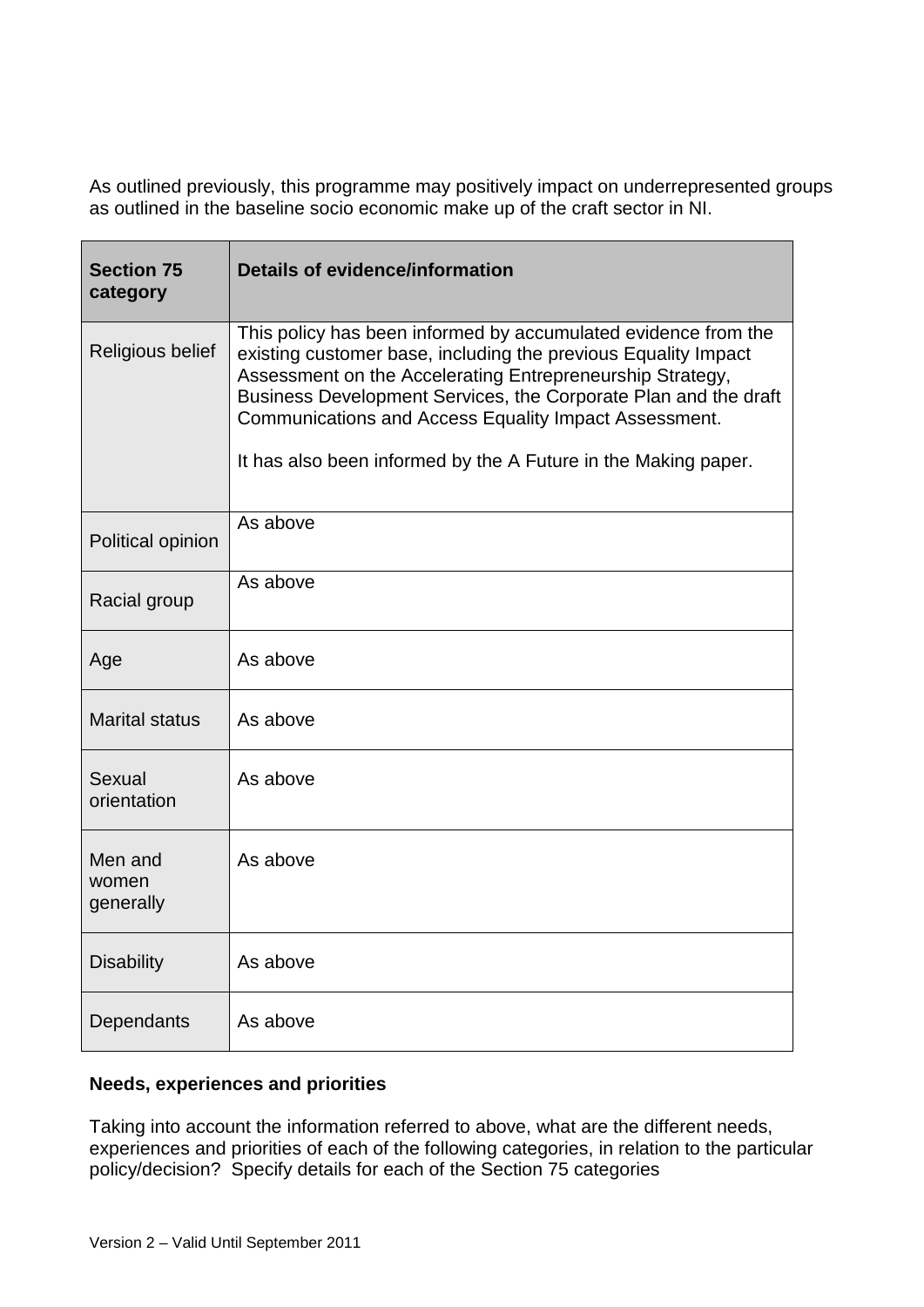| <b>Section 75</b><br>category | Details of needs/experiences/priorities                                                             |
|-------------------------------|-----------------------------------------------------------------------------------------------------|
| Religious belief              | No specific needs identified. There will be flexibility to<br>accommodate individual circumstances. |
| Political opinion             | No specific needs identified. There will be flexibility to<br>accommodate individual circumstances. |
| Racial group                  | No specific needs identified. There will be flexibility to<br>accommodate individual circumstances. |
| Age                           | There will be flexibility to accommodate individual circumstances.                                  |
| <b>Marital status</b>         | There will be flexibility to accommodate individual circumstances.                                  |
| Sexual<br>orientation         | There will be flexibility to accommodate individual circumstances.                                  |
| Men and<br>women<br>generally | There will be flexibility to accommodate individual circumstances.                                  |
| <b>Disability</b>             | There will be flexibility to accommodate individual circumstances.                                  |
| Dependants                    | There will be flexibility to accommodate individual circumstances.                                  |

All training is carried out at times and venues convenient for all section 75 groups.

# **Part 2. Screening questions**

# **Introduction**

In making a decision as to whether or not there is a need to carry out an equality impact assessment, the public authority should consider its answers to the questions 1-4 which are given on pages 66-68 of this Guide.

If the public authority's conclusion is **none** in respect of all of the Section 75 equality of opportunity and/or good relations categories, then the public authority may decide to screen the policy out. If a policy is 'screened out' as having no relevance to equality of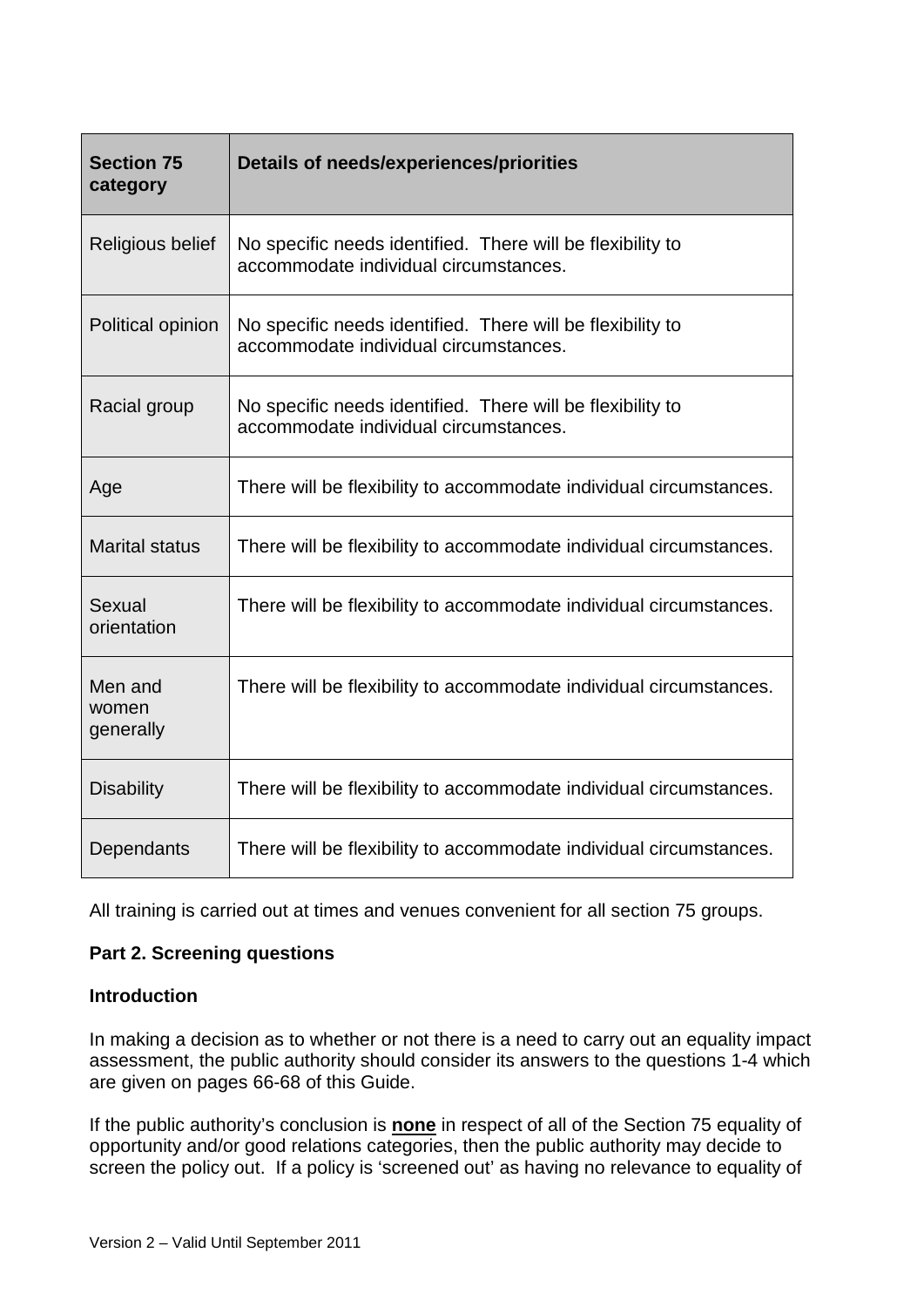opportunity or good relations, a public authority should give details of the reasons for the decision taken.

If the public authority's conclusion is **major** in respect of one or more of the Section 75 equality of opportunity and/or good relations categories, then consideration should be given to subjecting the policy to the equality impact assessment procedure.

If the public authority's conclusion is **minor** in respect of one or more of the Section 75 equality categories and/or good relations categories, then consideration should still be given to proceeding with an equality impact assessment, or to:

- measures to mitigate the adverse impact; or
- the introduction of an alternative policy to better promote equality of opportunity and/or good relations.

#### **In favour of a 'major' impact**

- a) The policy is significant in terms of its strategic importance;
- b) Potential equality impacts are unknown, because, for example, there is insufficient data upon which to make an assessment or because they are complex, and it would be appropriate to conduct an equality impact assessment in order to better assess them;
- c) Potential equality and/or good relations impacts are likely to be adverse or are likely to be experienced disproportionately by groups of people including those who are marginalised or disadvantaged;
- d) Further assessment offers a valuable way to examine the evidence and develop recommendations in respect of a policy about which there are concerns amongst affected individuals and representative groups, for example in respect of multiple identities;
- e) The policy is likely to be challenged by way of judicial review;
- f) The policy is significant in terms of expenditure.

#### **In favour of 'minor' impact**

- a) The policy is not unlawfully discriminatory and any residual potential impacts on people are judged to be negligible;
- b) The policy, or certain proposals within it, are potentially unlawfully discriminatory, but this possibility can readily and easily be eliminated by making appropriate changes to the policy or by adopting appropriate mitigating measures;
- c) Any asymmetrical equality impacts caused by the policy are intentional because they are specifically designed to promote equality of opportunity for particular groups of disadvantaged people;
- d) By amending the policy there are better opportunities to better promote equality of opportunity and/or good relations.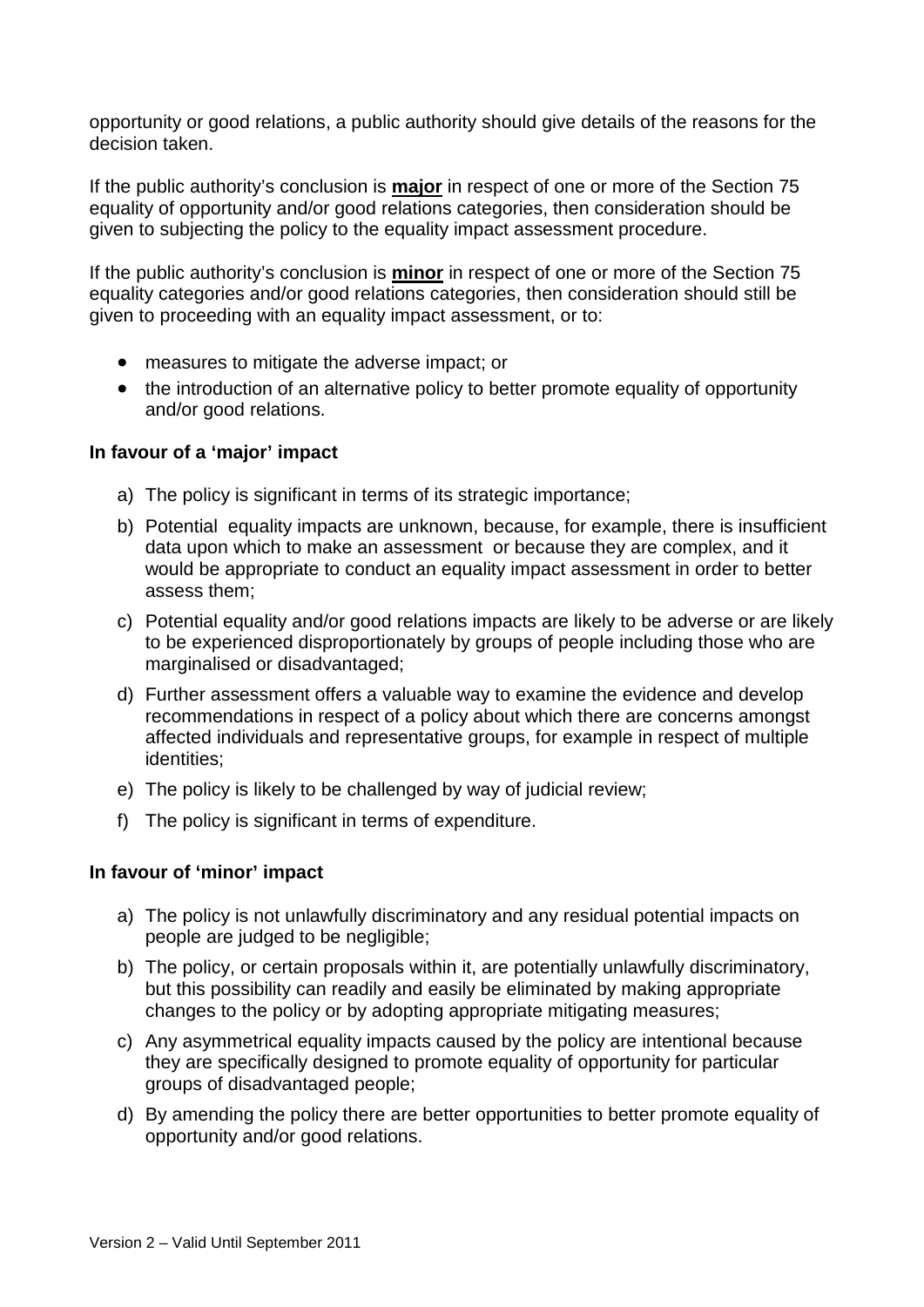#### **In favour of none**

- a) The policy has no relevance to equality of opportunity or good relations.
- b) The policy is purely technical in nature and will have no bearing in terms of its likely impact on equality of opportunity or good relations for people within the equality and good relations categories.

Taking into account the evidence presented above, consider and comment on the likely impact on equality of opportunity and good relations for those affected by this policy, in any way, for each of the equality and good relations categories, by applying the screening questions given overleaf and indicate the level of impact on the group i.e. minor, major or none.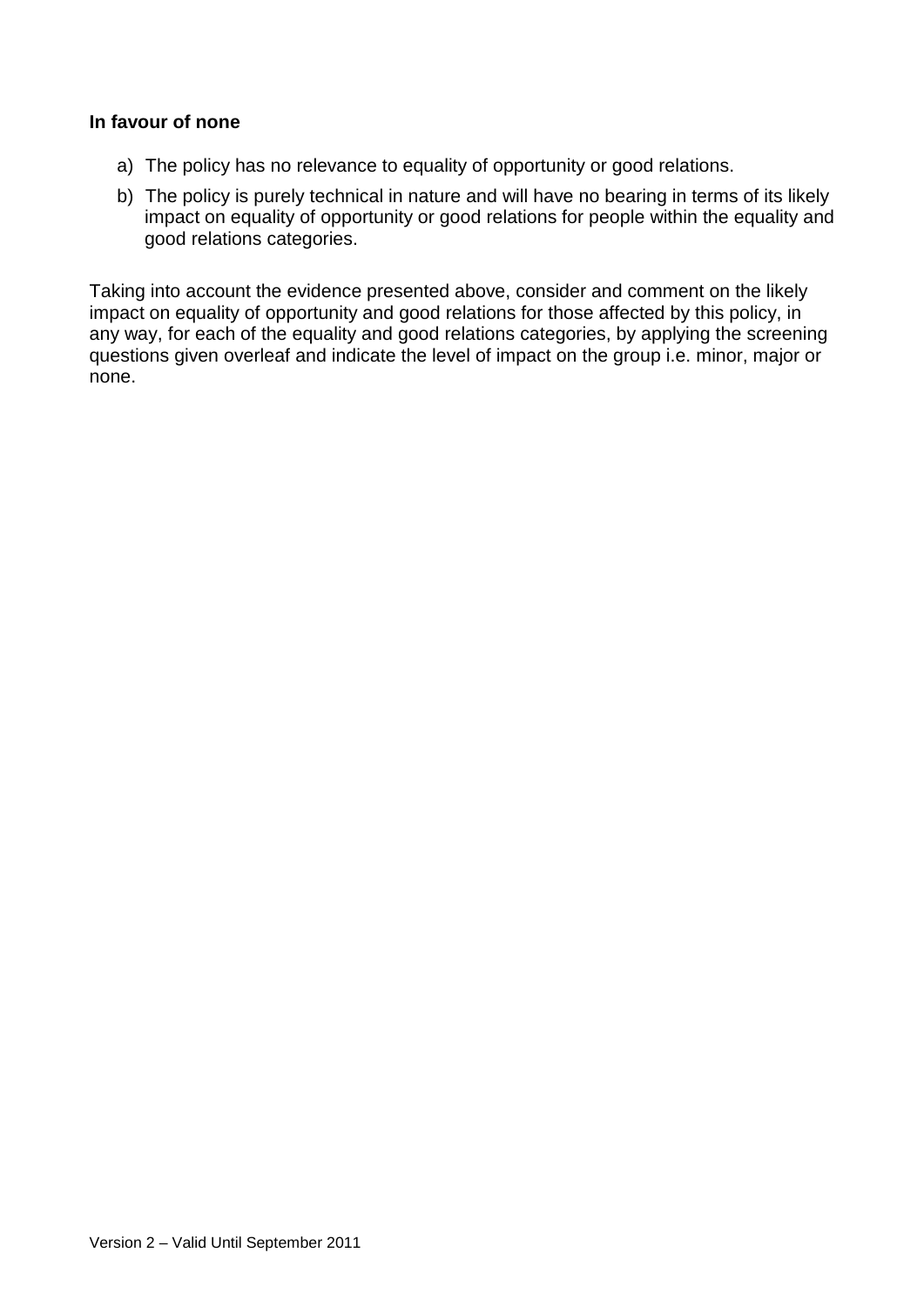# **Screening questions**

| What is the likely impact on equality of opportunity for those affected by<br>$\mathbf{1}$<br>this policy, for each of the Section 75 equality categories?<br>minor/major/none |                          |                                      |
|--------------------------------------------------------------------------------------------------------------------------------------------------------------------------------|--------------------------|--------------------------------------|
| Section 75<br>category                                                                                                                                                         | Details of policy impact | Level of impact?<br>minor/major/none |
| Religious<br>belief                                                                                                                                                            | Low                      | None                                 |
| <b>Political</b><br>opinion                                                                                                                                                    | Low                      | None                                 |
| Racial group                                                                                                                                                                   | Low                      | None                                 |
| Age                                                                                                                                                                            | Low                      | None                                 |
| <b>Marital status</b>                                                                                                                                                          | Low                      | None                                 |
| Sexual<br>orientation                                                                                                                                                          | Low                      | None                                 |
| Men and<br>women<br>generally                                                                                                                                                  | Impact on males          | Minor                                |
| <b>Disability</b>                                                                                                                                                              | Low                      | None                                 |
| Dependants                                                                                                                                                                     | Low                      | None                                 |
|                                                                                                                                                                                |                          |                                      |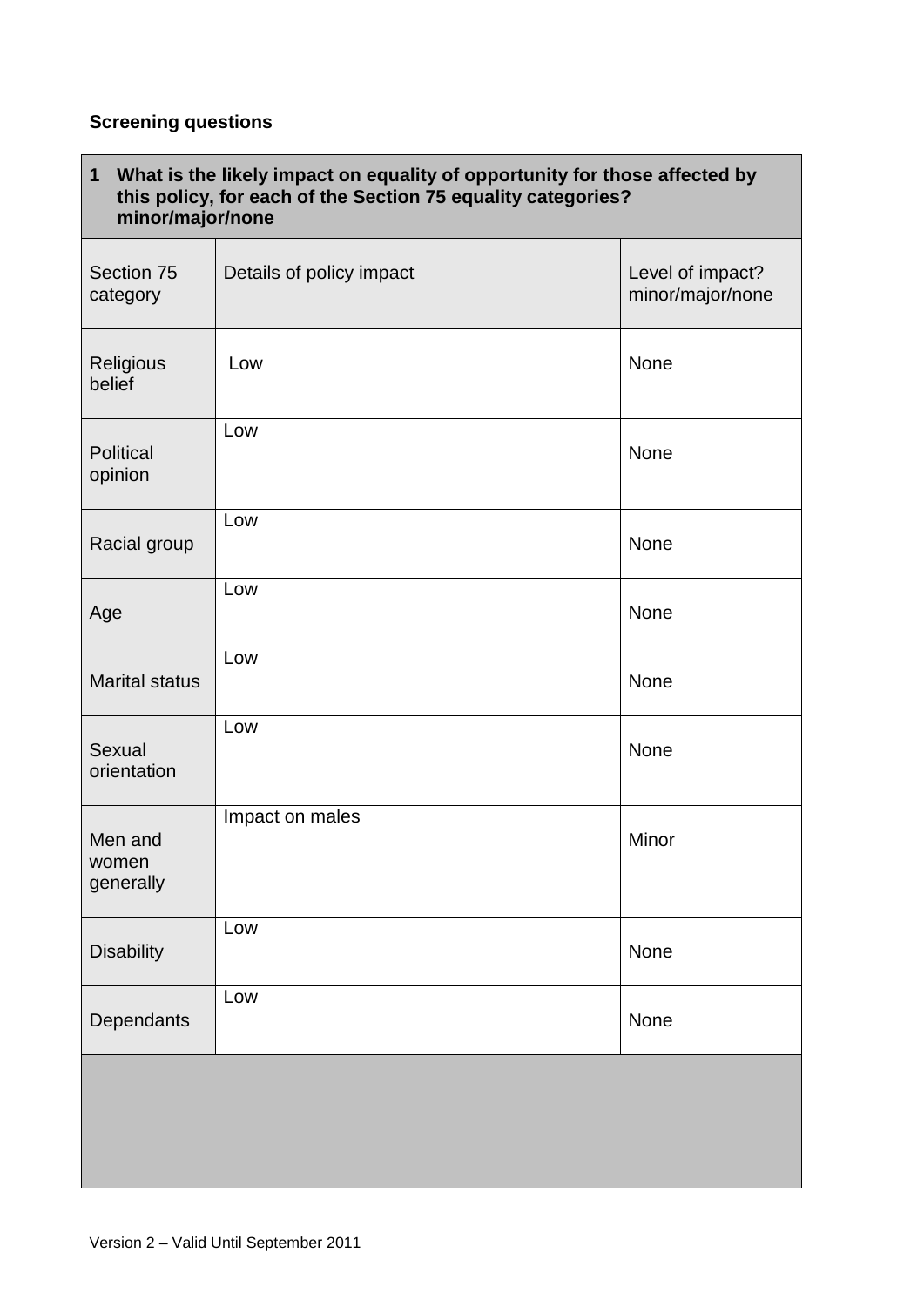| Are there opportunities to better promote equality of opportunity for<br>$\overline{2}$<br>people within the Section 75 equalities categories? |                                                                                                                                                              |                                                                                                                                                            |
|------------------------------------------------------------------------------------------------------------------------------------------------|--------------------------------------------------------------------------------------------------------------------------------------------------------------|------------------------------------------------------------------------------------------------------------------------------------------------------------|
| Section 75<br>category                                                                                                                         | If Yes, provide details                                                                                                                                      | If No, provide reasons                                                                                                                                     |
| <b>Religious</b><br>belief                                                                                                                     |                                                                                                                                                              | At this stage of implementation there is<br>no indication that this policy will have a<br>negative impact on equality of<br>opportunity or good relations. |
| <b>Political</b><br>opinion                                                                                                                    |                                                                                                                                                              | At this stage of implementation there is<br>no indication that this policy will have a<br>negative impact on equality of<br>opportunity or good relations. |
| Racial group                                                                                                                                   |                                                                                                                                                              | At this stage of implementation there is<br>no indication that this policy will have a<br>negative impact on equality of<br>opportunity or good relations. |
| Age                                                                                                                                            |                                                                                                                                                              | At this stage of implementation there is<br>no indication that this policy will have a<br>negative impact on equality of<br>opportunity or good relations. |
| <b>Marital status</b>                                                                                                                          |                                                                                                                                                              | At this stage of implementation there is<br>no indication that this policy will have a<br>negative impact on equality of<br>opportunity or good relations. |
| Sexual<br>orientation                                                                                                                          |                                                                                                                                                              | At this stage of implementation there is<br>no indication that this policy will have a<br>negative impact on equality of<br>opportunity or good relations. |
| Men and<br>women<br>generally                                                                                                                  | The equality impacts in<br>terms of gender can be<br>mitigated against, given<br>the socio economic<br>makeup of the craft<br>sector in Northern<br>Ireland. | At this stage of implementation there is<br>no indication that this policy will have a<br>negative impact on equality of<br>opportunity or good relations. |
| <b>Disability</b>                                                                                                                              |                                                                                                                                                              | At this stage of implementation there is<br>no indication that this policy will have a<br>negative impact on equality of<br>opportunity or good relations. |
| Dependants                                                                                                                                     |                                                                                                                                                              | At this stage of implementation there is<br>no indication that this policy will have a<br>negative impact on equality of<br>opportunity or good relations. |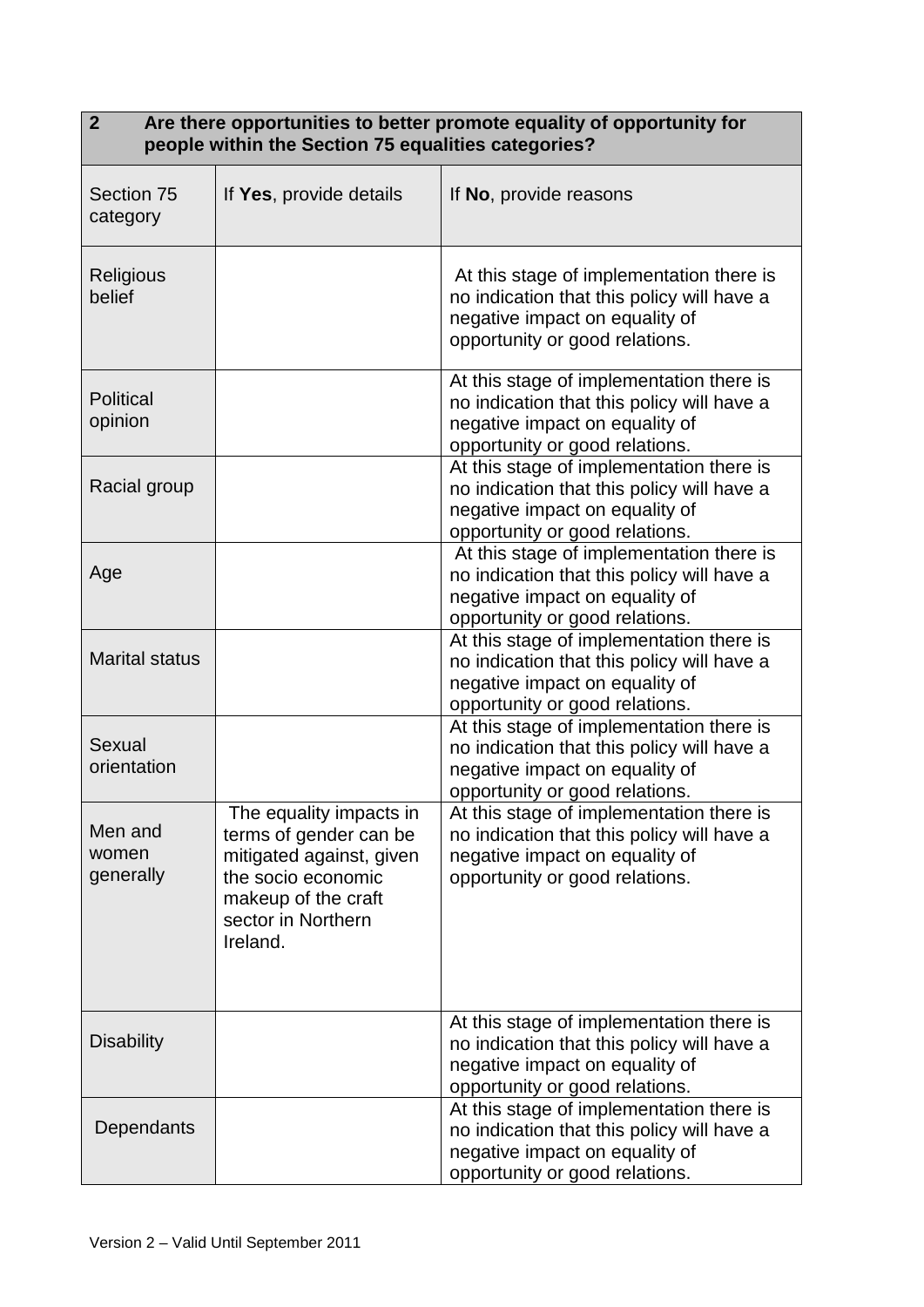# **3 To what extent is the policy likely to impact on good relations between people of different religious belief, political opinion or racial group? minor/major/none**

| Good<br>relations<br>category | Details of policy impact | Level of impact<br>minor/major/none |
|-------------------------------|--------------------------|-------------------------------------|
| Religious<br>belief           |                          | None                                |
| Political<br>opinion          |                          | None                                |
| Racial group                  |                          | None                                |

| 4 Are there opportunities to better promote good relations between people of<br>different religious belief, political opinion or racial group? |                                                                                                                                                                                                                                                                                                                                                                     |                              |
|------------------------------------------------------------------------------------------------------------------------------------------------|---------------------------------------------------------------------------------------------------------------------------------------------------------------------------------------------------------------------------------------------------------------------------------------------------------------------------------------------------------------------|------------------------------|
| Good<br>relations<br>category                                                                                                                  | If Yes, provide details                                                                                                                                                                                                                                                                                                                                             | If No,<br>provide<br>reasons |
| Religious<br>belief                                                                                                                            | Yes Invest NI will encourage feedback from<br>participants via the appointed delivery agent CNI. The<br>delivery agent which will continue to review any<br>adverse impacts. The Programme will ensure that the<br>promotion of the programmes and the ultimate delivery<br>of events throughout Northern Ireland provide<br>reasonable access for all communities. |                              |
| Political<br>opinion                                                                                                                           | Yes Invest NI will encourage feedback from participants via<br>the appointed delivery agent CNI. The delivery agent which<br>will continue to review any adverse impacts. The<br>Programme will ensure that the promotion of the<br>programmes and the ultimate delivery of events throughout<br>Northern Ireland provide reasonable access for all<br>communities. |                              |
| Racial group                                                                                                                                   | Yes Invest NI will encourage feedback from participants via<br>the appointed delivery agent CNI. The delivery agent which<br>will continue to review any adverse impacts. The<br>Programme will ensure that the promotion of the<br>programmes and the ultimate delivery of events throughout<br>Northern Ireland provide reasonable access for all<br>communities. |                              |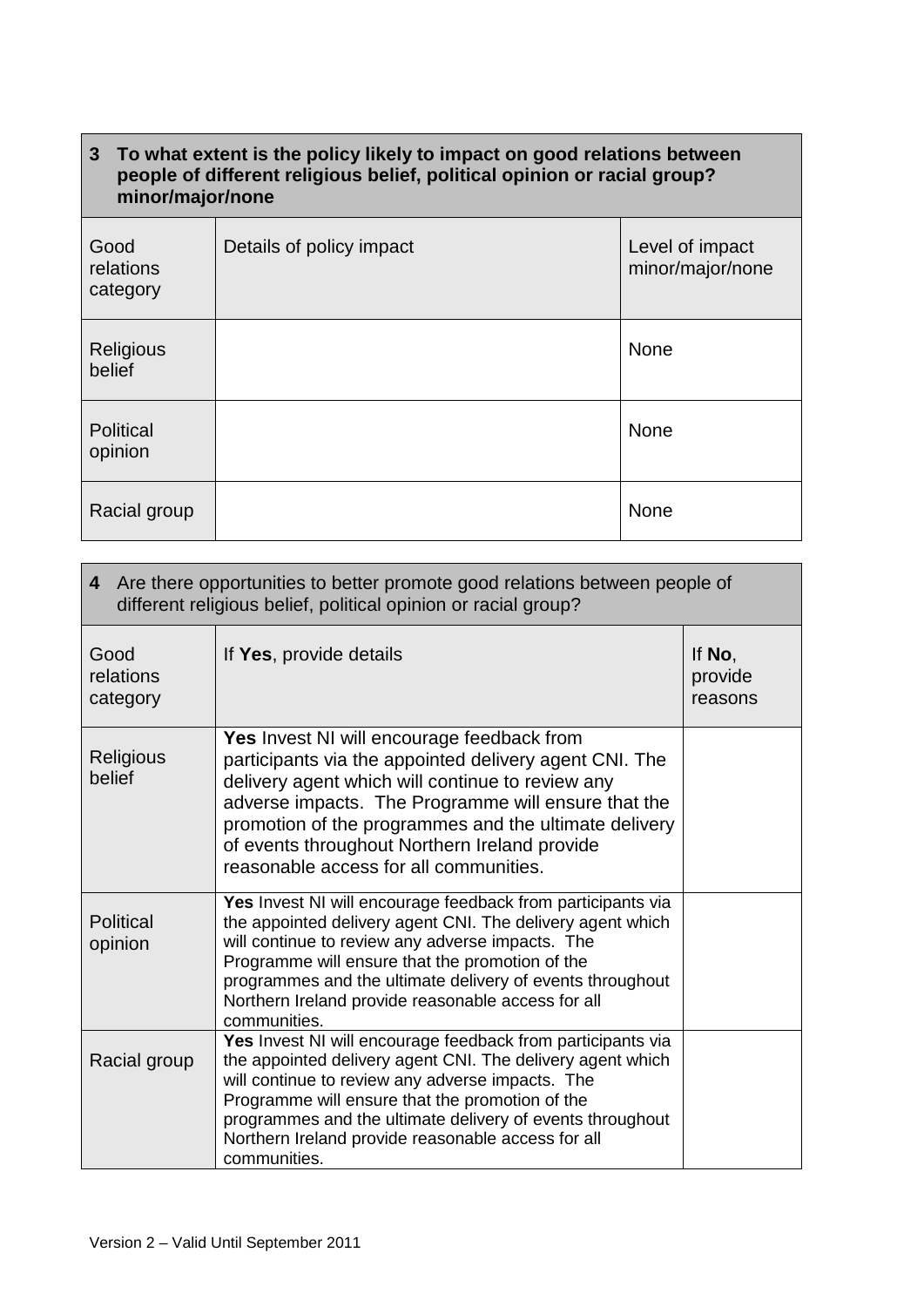### **Additional considerations**

**Multiple identities**

**Generally speaking, people can fall into more than one Section 75 category. Taking this into consideration, are there any potential impacts of the policy/decision on people with multiple identities?**

**(***For example; disabled minority ethnic people; disabled women; young Protestant men; and young lesbians, gay and bisexual people).*

NO

**Provide details of data on the impact of the policy on people with multiple identities. Specify relevant Section 75 categories concerned.**

N/A

#### **Part 3. Screening decision**

#### **If the decision is not to conduct an equality impact assessment, please provide details of the reasons.**

A full Equality Impact Assessment is deemed unnecessary. CNI through their baseline research exercise carried out a consultation with the sector and during this process no equality issues were identified.

CNI will indirectly target disadvantaged and underrepresented groups, such as women. In addition CNI will benefit entrepreneurs working in rural areas.

#### **If the decision is not to conduct an equality impact assessment the public authority should consider if the policy should be mitigated or an alternative policy be introduced.**

- CNI in conjunction with Invest NI will monitor and evaluate the programme. Project Delivery agreement issued to appointed delivery agent- CNI. This agreement issued by Invest NI requires CNI, as part of its terms and conditions, to complete equality monitoring on all programmes in relation to the Section 75 groups.
- In addition CNI will complete on each programme- Participants feedback forms Exit surveys

**If the decision is to subject the policy to an equality impact assessment, please provide details of the reasons.**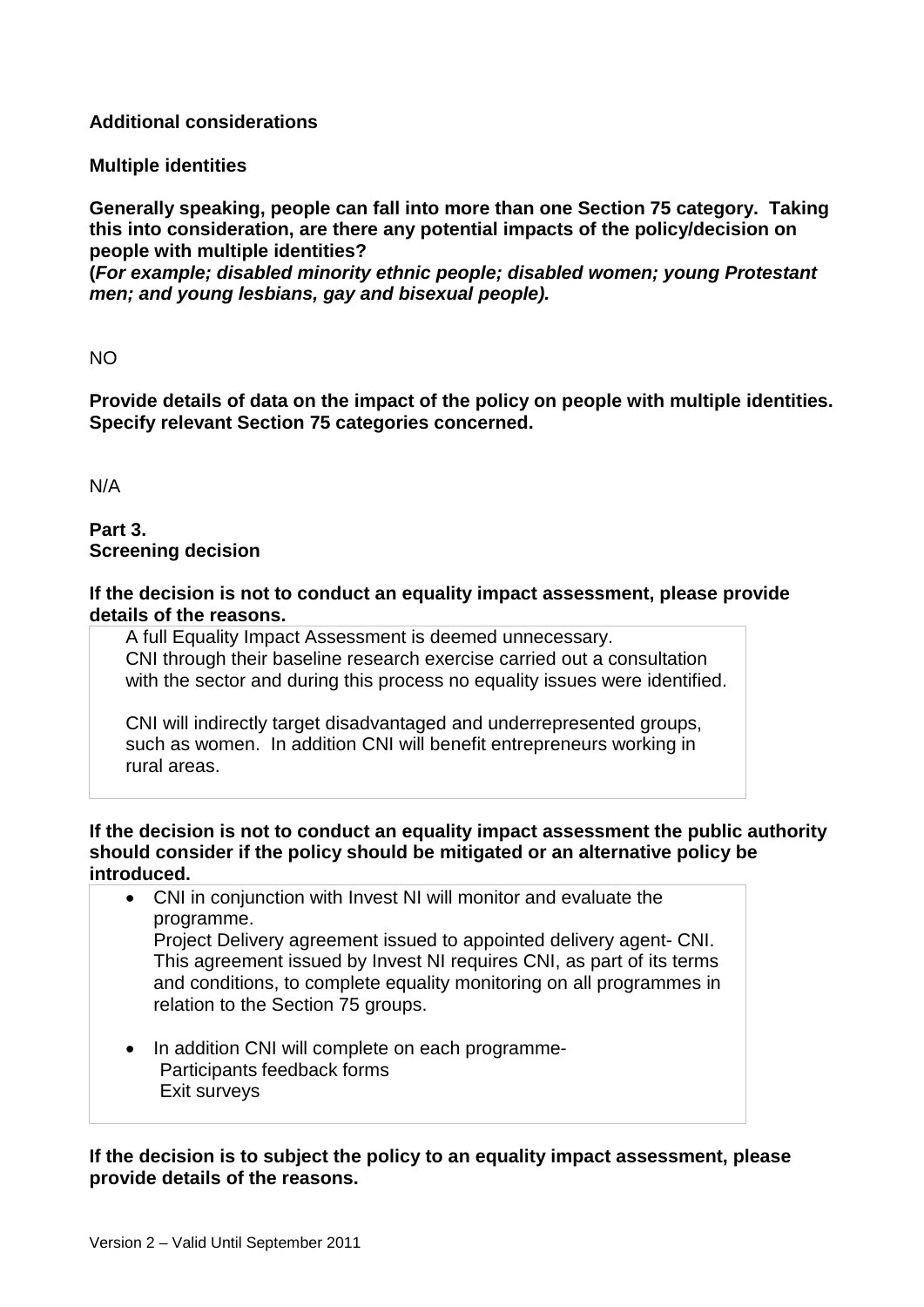N/A

All public authorities' equality schemes must state the authority's arrangements for assessing and consulting on the likely impact of policies adopted or proposed to be adopted by the authority on the promotion of equality of opportunity. The Commission recommends screening and equality impact assessment as the tools to be utilised for such assessments. Further advice on equality impact assessment may be found in a separate Commission publication: Practical Guidance on Equality Impact Assessment.

# **Mitigation**

When the public authority concludes that the likely impact is 'minor' and an equality impact assessment is not to be conducted, the public authority may consider mitigation to lessen the severity of any equality impact, or the introduction of an alternative policy to better promote equality of opportunity or good relations.

Can the policy/decision be amended or changed or an alternative policy introduced to better promote equality of opportunity and/or good relations?

If so, give the **reasons** to support your decision, together with the proposed changes/amendments or alternative policy.

- All monitoring will be carried out in line with Invest NI's new policies and procedures for third party organisations as detailed in Invest NI's Operating Procedures.
- An independent evaluation on programme and section 75 impact will be completed by CNI.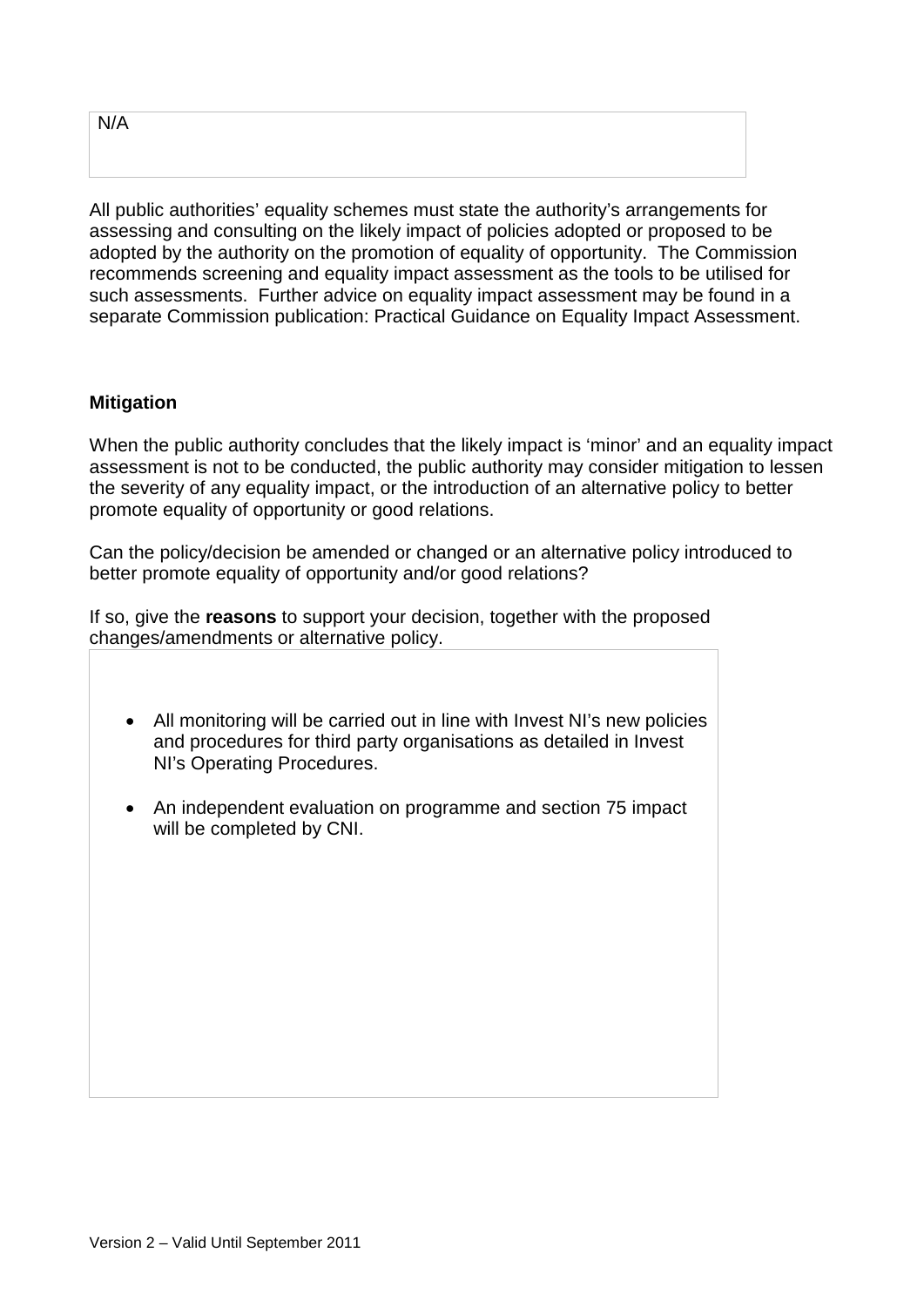# **Timetabling and prioritising**

Factors to be considered in timetabling and prioritising policies for equality impact assessment.

If the policy has been **'screened in'** for equality impact assessment, then please answer the following questions to determine its priority for timetabling the equality impact assessment.

On a scale of 1-3, with 1 being the lowest priority and 3 being the highest, assess the policy in terms of its priority for equality impact assessment.

| <b>Priority criterion</b>                            | <b>Rating</b><br>$(1-3)$ |
|------------------------------------------------------|--------------------------|
| Effect on equality of opportunity and good relations |                          |
| Social need                                          |                          |
| Effect on people's daily lives                       |                          |
| Relevance to a public authority's functions          |                          |

Note: The Total Rating Score should be used to prioritise the policy in rank order with other policies screened in for equality impact assessment. This list of priorities will assist the public authority in timetabling. Details of the Public Authority's Equality Impact Assessment Timetable should be included in the quarterly Screening Report.

Is the policy affected by timetables established by other relevant public authorities?

If yes, please provide details